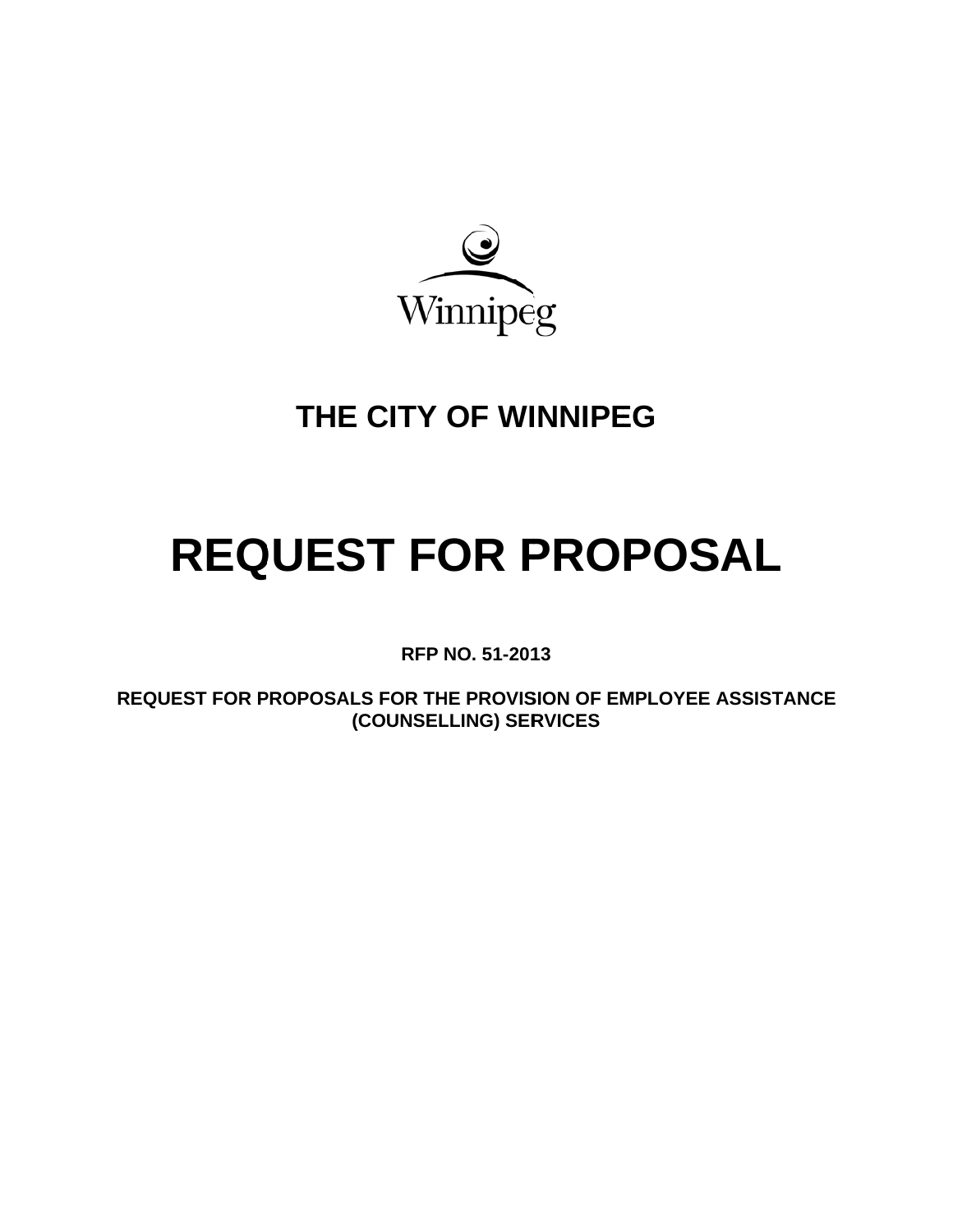# **TABLE OF CONTENTS**

#### **PART A - PROPOSAL SUBMISSION**

|            | Form A: Proposal<br>Form B: Prices                                                                                                                                                                                                                                                                                                                                                                                                                                                 | 1<br>3                                                                                                                             |
|------------|------------------------------------------------------------------------------------------------------------------------------------------------------------------------------------------------------------------------------------------------------------------------------------------------------------------------------------------------------------------------------------------------------------------------------------------------------------------------------------|------------------------------------------------------------------------------------------------------------------------------------|
|            | <b>PART B - BIDDING PROCEDURES</b>                                                                                                                                                                                                                                                                                                                                                                                                                                                 |                                                                                                                                    |
|            | <b>B1.</b> Contract Title<br><b>B2.</b> Submission Deadline<br>B3. Enquiries<br>B4. Confidentiality<br>B5. Addenda<br><b>B6.</b> Proposal Submission<br>B7. Proposal<br>B8. Prices<br>B9. Proposed approach<br>B10. Experience<br>B11. Qualification<br>B12. Opening of Proposals and Release of Information<br>B13. Irrevocable Offer<br>B14. Withdrawal of Offers<br>B <sub>15</sub> . Interviews<br>B16. Negotiations<br>B17. Evaluation of Proposals<br>B18. Award of Contract | 1<br>1<br>1<br>1<br>1<br>$\overline{\mathbf{c}}$<br>$\overline{\mathbf{c}}$<br>3<br>3<br>4<br>4<br>5<br>5<br>5<br>6<br>6<br>6<br>7 |
|            | <b>PART C - GENERAL CONDITIONS</b>                                                                                                                                                                                                                                                                                                                                                                                                                                                 |                                                                                                                                    |
|            | C20. General Conditions<br>C21. Default and Termination<br>C22. Indemnity<br>C23. Declaration of No Conflict<br>C24. Information and Reports<br>C25. Modification of Contract<br>C26. Assignment<br>C27. City not Obligated to Third Parties<br>C28. When Rights and Remedies Not Waived<br>C29. Definitions                                                                                                                                                                       | 1<br>1<br>1<br>$\frac{2}{2}$<br>$\overline{a}$<br>$\overline{c}$<br>$\overline{c}$<br>3<br>3                                       |
|            | PART D - SUPPLEMENTAL CONDITIONS                                                                                                                                                                                                                                                                                                                                                                                                                                                   |                                                                                                                                    |
| D4.        | General<br>D1. General Conditions<br>D2. Scope of Work<br>D3. Contract Administrator<br>Ownership of Information, Confidentiality and Non Disclosure                                                                                                                                                                                                                                                                                                                               | 1<br>1<br>$\overline{c}$<br>$\overline{2}$                                                                                         |
| D5.<br>D6. | <b>Submissions</b><br>Authority to Carry on Business<br>Insurance                                                                                                                                                                                                                                                                                                                                                                                                                  | 3<br>3                                                                                                                             |
|            | <b>Control of Work</b><br>D7. Commencement<br>D8. Records                                                                                                                                                                                                                                                                                                                                                                                                                          | 3<br>3                                                                                                                             |
|            | <b>Measurement and Payment</b><br>D9. Invoices<br>D10. Payment<br>D11. Client Satisfaction Survey                                                                                                                                                                                                                                                                                                                                                                                  | 4<br>4<br>5                                                                                                                        |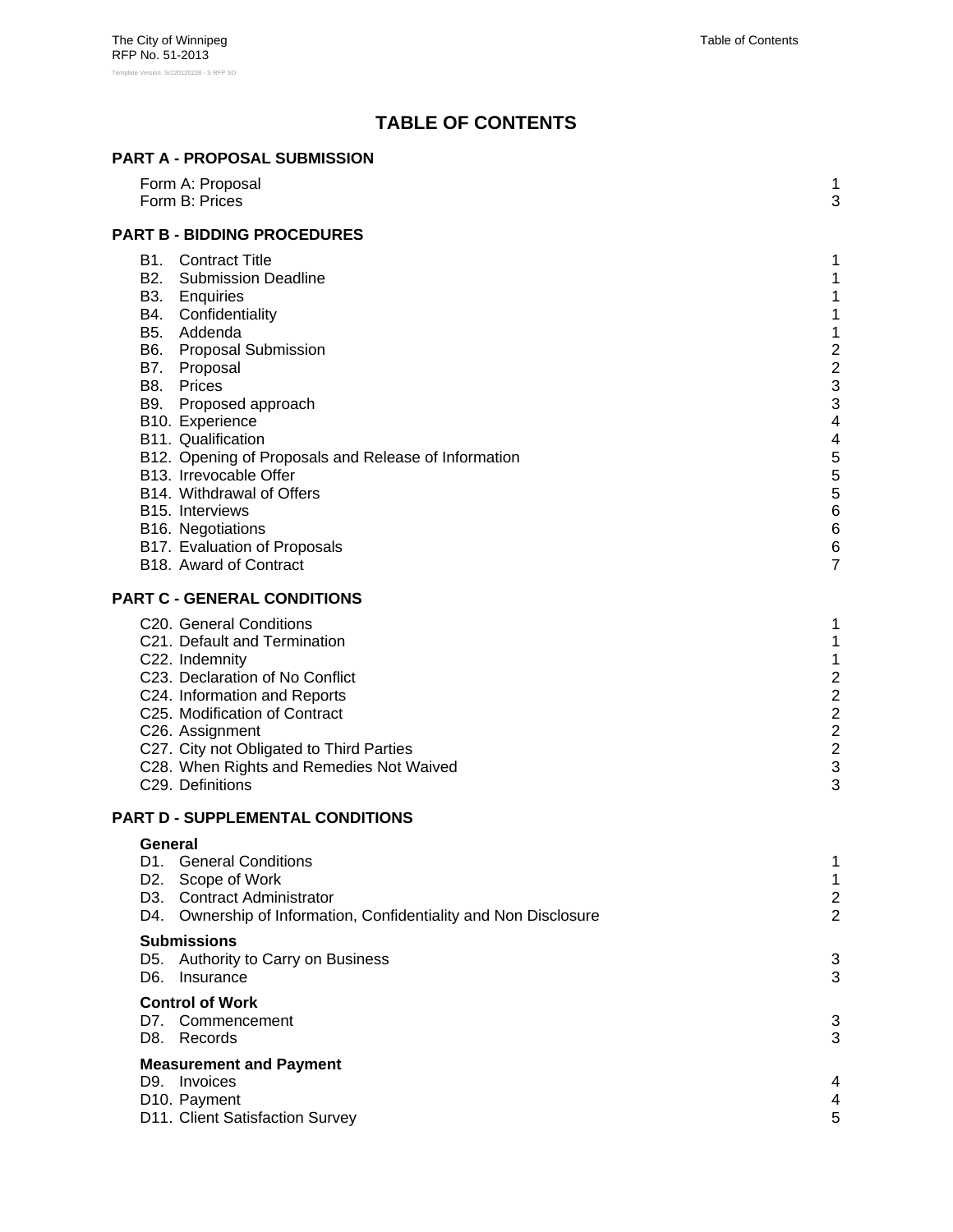### **PART B - BIDDING PROCEDURES**

#### **B1. CONTRACT TITLE**

B1.1 REQUEST FOR PROPOSALS FOR THE PROVISION OF EMPLOYEE ASSISTANCE (COUNSELLING) SERVICES

#### **B2. SUBMISSION DEADLINE**

- B2.1 The Submission Deadline is 4:00 p.m. Winnipeg time, March 15, 2013.
- B2.2 Proposals determined by the Manager of Materials to have been received later than the Submission Deadline will not be accepted and will be returned upon request.
- B2.3 The Contract Administrator or the Manager of Materials may extend the Submission Deadline by issuing an addendum at any time prior to the time and date specified in B2.1.

#### **B3. ENQUIRIES**

- B3.1 All enquiries shall be directed to the Contract Administrator identified in D3.1.
- B3.2 If the Bidder finds errors, discrepancies or omissions in the Request for Proposal, or is unsure of the meaning or intent of any provision therein, the Bidder shall promptly notify the Contract Administrator of the error, discrepancy or omission at least five (5) Business Days prior to the Submission Deadline.
- B3.3 If the Bidder is unsure of the meaning or intent of any provision therein, the Bidder should request clarification as to the meaning or intent prior to the Submission Deadline.
- B3.4 Responses to enquiries which, in the sole judgment of the Contract Administrator, require a correction to or a clarification of the Request for Proposal will be provided by the Contract Administrator to all Bidders by issuing an addendum.
- B3.5 Responses to enquiries which, in the sole judgment of the Contract Administrator, do not require a correction to or a clarification of the Request for Proposal will be provided by the Contract Administrator only to the Bidder who made the enquiry.
- B3.6 The Bidder shall not be entitled to rely on any response or interpretation received pursuant to B3 unless that response or interpretation is provided by the Contract Administrator in writing.

#### **B4. CONFIDENTIALITY**

- B4.1 Information provided to a Bidder by the City or acquired by a Bidder by way of further enquiries or through investigation is confidential. Such information shall not be used or disclosed in any way without the prior written authorization of the Contract Administrator.
- B4.2 The Bidder shall not make any statement of fact or opinion regarding any aspect of the Request for Proposals to the media or any member of the public without the prior written authorization of the Contract Administrator.

#### **B5. ADDENDA**

- B5.1 The Contract Administrator may, at any time prior to the Submission Deadline, issue addenda correcting errors, discrepancies or omissions in the Request for Proposal, or clarifying the meaning or intent of any provision therein.
- B5.2 The Contract Administrator will issue each addendum at least two (2) Business Days prior to the Submission Deadline, or provide at least two (2) Business Days by extending the Submission Deadline.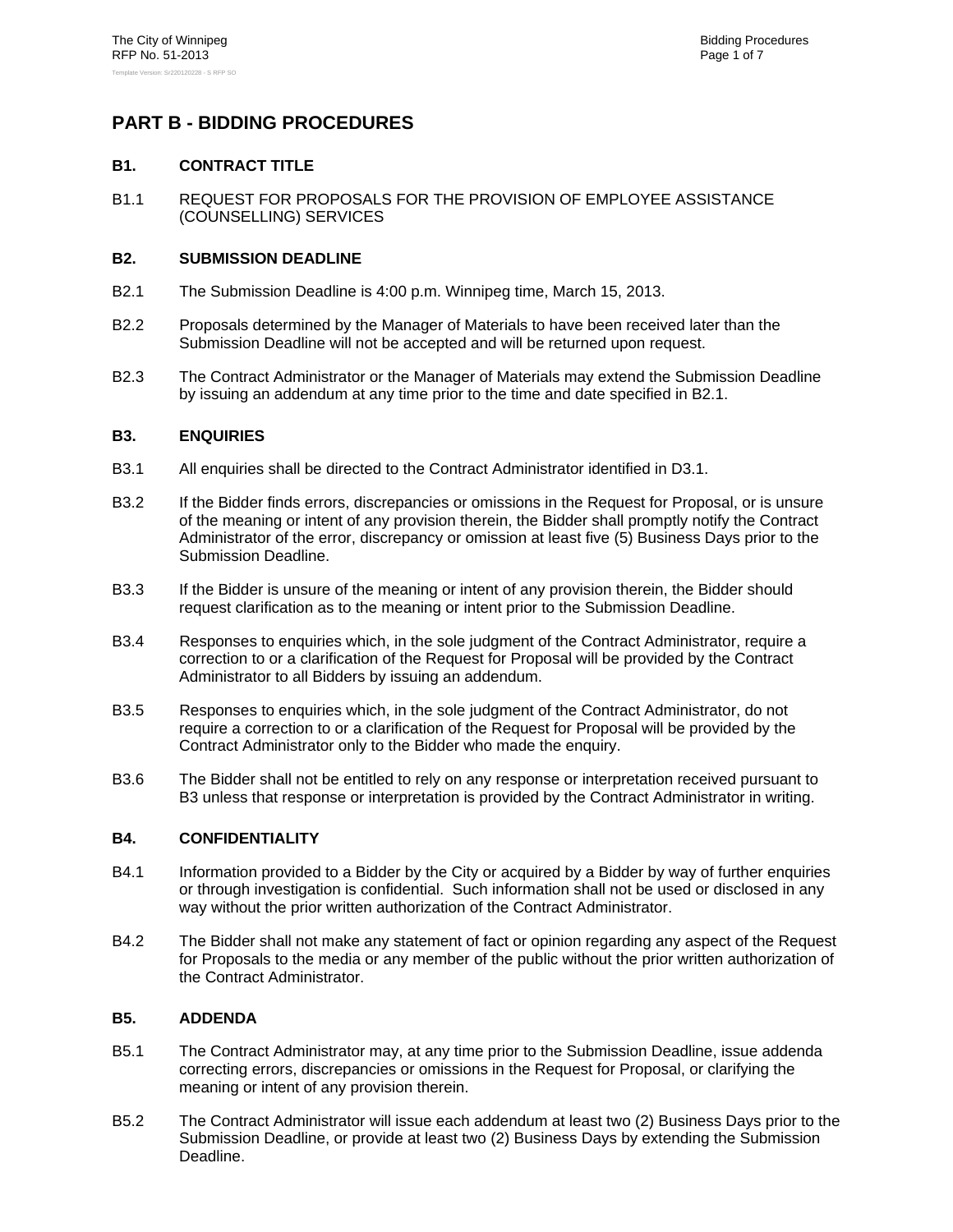- B5.2.1 Addenda will be available on the Bid Opportunities page at The City of Winnipeg, Corporate Finance, Materials Management Division website at http://www.winnipeg.ca/matmgt/bidopp.asp
- B5.2.2 The Bidder is responsible for ensuring that he/she has received all addenda and is advised to check the Materials Management Division website for addenda regularly and shortly before the Submission Deadline, as may be amended by addendum.
- B5.3 The Bidder shall acknowledge receipt of each addendum in Paragraph 9 of Form A: Proposal. Failure to acknowledge receipt of an addendum may render a Proposal non-responsive.

#### **B6. PROPOSAL SUBMISSION**

- B6.1 The Proposal shall consist of the following components:
	- (a) Form A: Proposal (Section A);
	- (b) Form B: Prices (Section B);
	- (c) Proposed Approach (Section C);
	- (d) Experience (Section D).

#### **Format**

- B6.2 Proponents should submit one (1) unbound original (marked "original") and four (*4*) copies plus one (1) copy in an MSOffice compatible electronic format on a standard CD. If there is any discrepancy between the electronic version and the original hard copy, the original hard copy shall take precedence.
- B6.2.1 Each requirement should be addressed in a separate section clearly marked with the corresponding letter.
- B6.2.2 Each section should contain no more than *six* (*6*) pages (standard 8.5x11 "), using a printing font with a 12 pitch. Any graphics included should be contained within the specified amount of pages.
- B6.3 The City reserves the right to make additional copies of all Submissions for its internal review process and to provide such copies to its staff and external advisors.
- B6.4 The Proposal should be submitted enclosed and sealed in an envelope clearly marked with the RFP number and the Bidder's name and address.
- B6.5 Proposals submitted by facsimile transmission (fax) or internet electronic mail (e-mail) will not be accepted.
- B6.6 Proposals shall be submitted to:

The City of Winnipeg Corporate Finance Department Materials Management Division 185 King Street, Main Floor Winnipeg MB R3B 1J1

#### **B7. PROPOSAL**

- B7.1 The Bidder shall complete Form A: Proposal, making all required entries.
- B7.2 Paragraph 2 of Form A: Proposal shall be completed in accordance with the following requirements:
	- (a) if the Bidder is a sole proprietor carrying on business in his/her own name, his/her name shall be inserted;
	- (b) if the Bidder is a partnership, the full name of the partnership shall be inserted;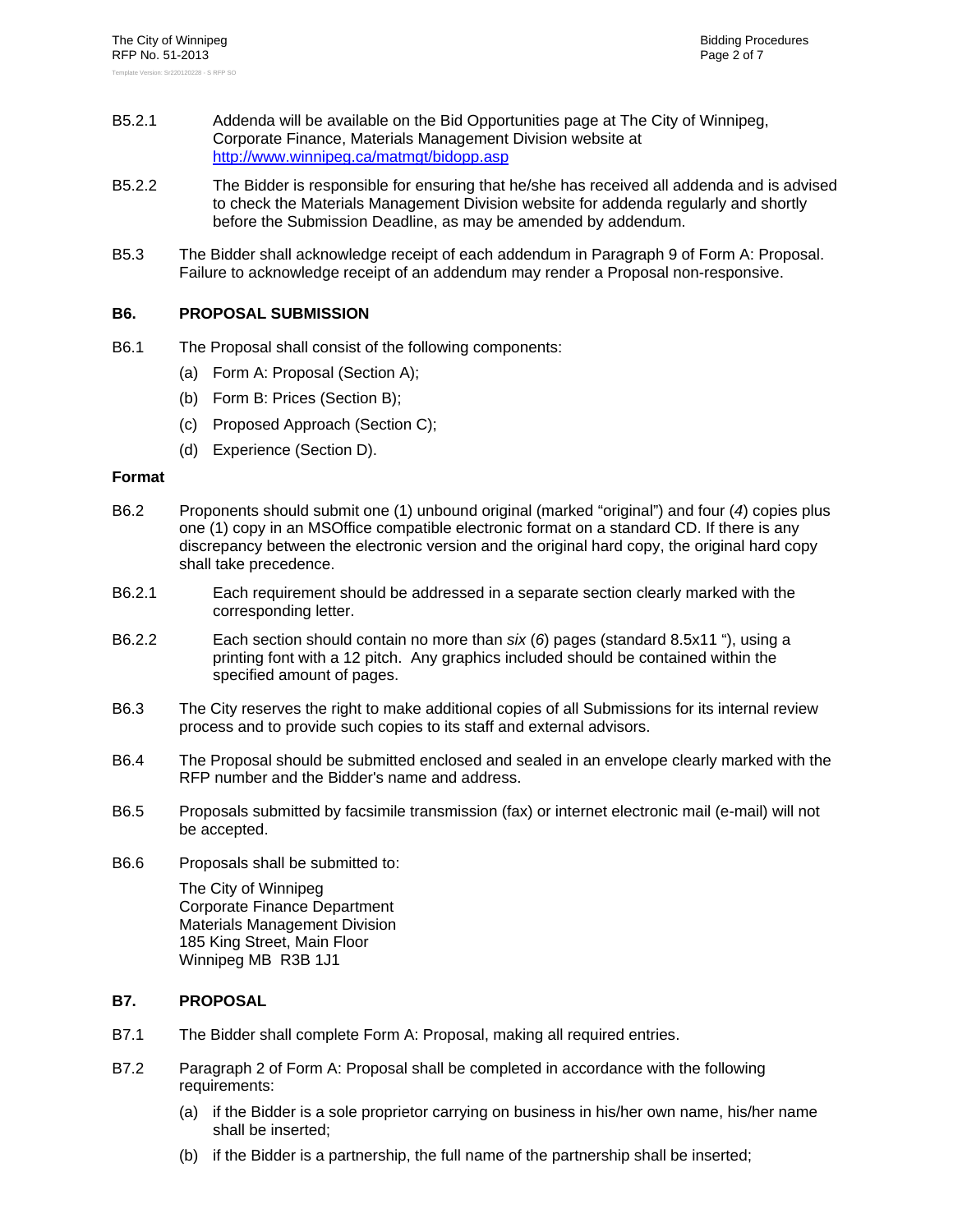- (c) if the Bidder is a corporation, the full name of the corporation shall be inserted;
- (d) if the Bidder is carrying on business under a name other than his/her own, the business name and the name of every partner or corporation who is the owner of such business name shall be inserted.
- B7.2.1 If a Proposal is submitted jointly by two or more persons, each and all such persons shall identify themselves in accordance with B7.2.
- B7.3 In Paragraph 3 of Form A: Proposal, the Bidder shall identify a contact person who is authorized to represent the Bidder for purposes of the Proposal.
- B7.4 Paragraph 11 of Form A: Proposal shall be signed in accordance with the following requirements:
	- (a) if the Bidder is a sole proprietor carrying on business in his/her own name, it shall be signed by the Bidder;
	- (b) if the Bidder is a partnership, it shall be signed by the partner or partners who have authority to sign for the partnership;
	- (c) if the Bidder is a corporation, it shall be signed by its duly authorized officer or officers and the corporate seal, if the corporation has one, should be affixed;
	- (d) if the Bidder is carrying on business under a name other than his/her own, it shall be signed by the registered owner of the business name, or by the registered owner's authorized officials if the owner is a partnership or a corporation.
- B7.4.1 The name and official capacity of all individuals signing Form A: Proposal should be printed below such signatures.
- B7.5 If a Proposal is submitted jointly by two or more persons, the word "Bidder" shall mean each and all such persons, and the undertakings, covenants and obligations of such joint Bidders in the Proposal and the Contract, when awarded, shall be both joint and several.

#### **B8. PRICES**

- B8.1 The Bidder shall state a price in Canadian funds for each item of the Work identified on Form B: **Prices**
- B8.1.1 Prices on Form B: Prices shall not include the Goods and Services Tax (GST) or Manitoba Retail Sales Tax (MRST, also known as PST), which shall be extra where applicable.
- B8.2 The quantities listed on Form B: Prices are to be considered approximate only. The City will use said quantities for the purpose of comparing Proposals.
- B8.3 The quantities for which payment will be made to the Contractor are to be determined by the Work actually performed and completed by the Contractor, to be measured as specified in the applicable Specifications.
- B8.4 The Bidder shall state for Item 6 any additional costs (ie. travel, disbursements, etc.) required to complete the Work of the Contract.
	- (a) Further to B8.4, these costs shall be a firm fixed price.
- B8.5 Payments to Non-Resident Contractors are subject to Non-Resident Withholding Tax pursuant to the Income Tax Act (Canada).

#### **B9. PROPOSED APPROACH**

B9.1 Bidders shall propose an approach to achieve a, structured and confidential Employee Assistance Program (EAP) for the City of Winnipeg and contain the following information: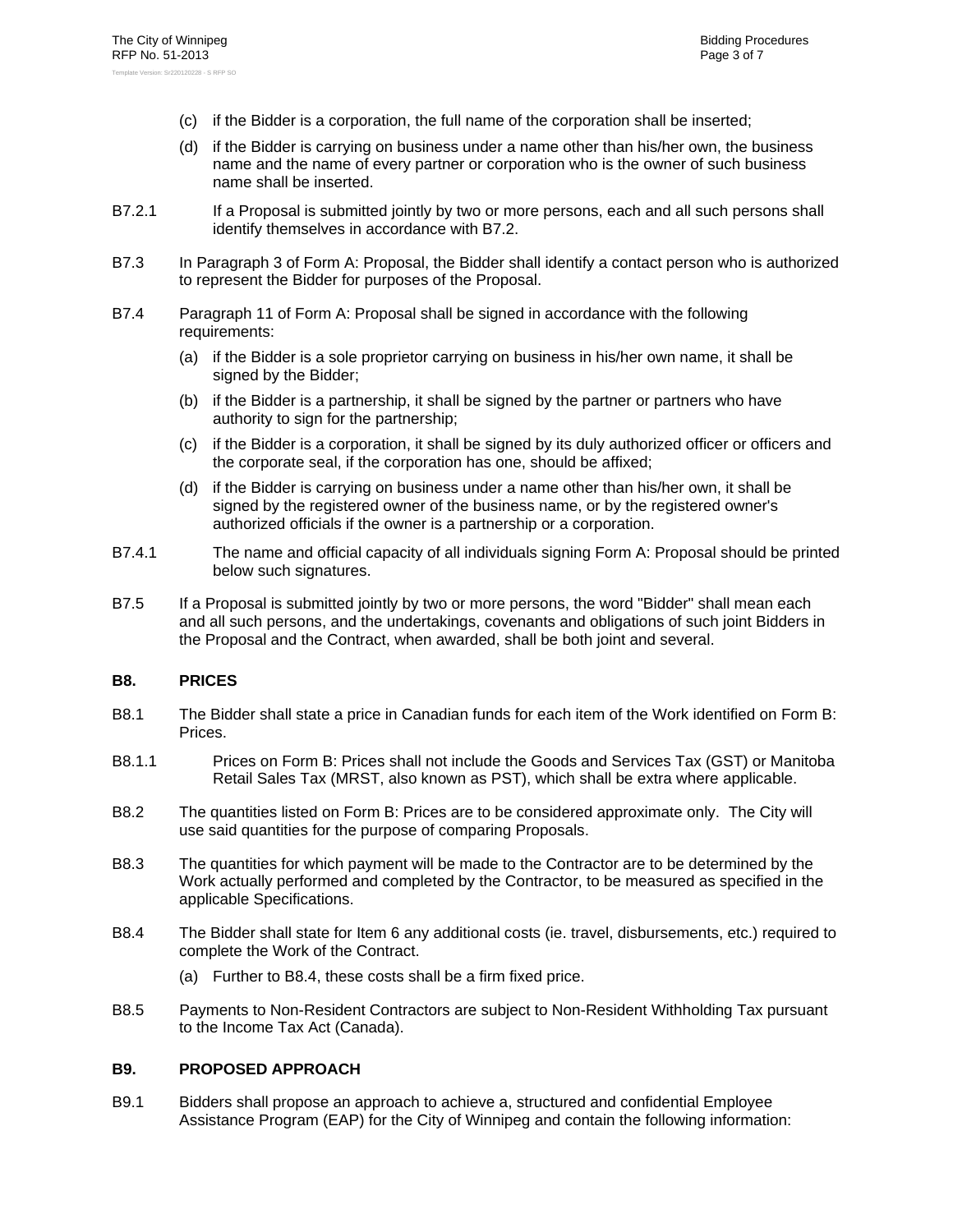- (a) A brief description of the size, structure and services provided by your organization, with emphasis on past experience as a provider of employee assistance counselling, wellness workshops, etc;
- (b) A detailed description of your understanding of the services the City of Winnipeg is requesting, timeframes for delivery, how you intend to staff the services;
- (c) The qualification of the Bidder's staff members who will be associated with the contract ( i.e. education levels and experience with EAP services);
- (d) The day-to day contact or project manager of the Bidder's organization and the qualifications and authority of any such persons;
- (e) A description of the quality assurance guidelines, or ongoing monitoring system, the Bidder has in place for evaluating professional staff and the name of the person responsible for assuring high standards of care;
- (f) A description of how cancellations of appointments and "no shows" will be handled, specifically:
	- (i) how much notice should be given;
	- (ii) the fees (if any)
- (g) Location (s) the Bidder currently maintains or plans to maintain. Offices and staff located in and outside of Winnipeg. If any of the services will be sub-contracted, please explain.

#### **B10. EXPERIENCE**

- B10.1 Bidders shall submit the following information:
	- (a) knowledge of both municipal and other EAP programs;
	- (b) past work experience specific to EAP programs in a similar size operation and evidence of having successfully carried out work similar in nature, scope and value;
	- (c) track record of showing innovation and applying best practices;
	- (d) experience of proposed team members and established years of experience per member.

#### **B11. QUALIFICATION**

- B11.1 The Bidder shall:
	- (a) undertake to be in good standing under The Corporations Act (Manitoba), or properly registered under The Business Names Registration Act (Manitoba), or otherwise properly registered, licensed or permitted by law to carry on business in Manitoba, or if the Bidder does not carry on business in Manitoba, in the jurisdiction where the Bidder does carry on business; and
	- (b) be financially capable of carrying out the terms of the Contract; and
	- (c) have all the necessary experience, capital, organization, and equipment to perform the Work in strict accordance with the terms and provisions of the Contract.
- B11.2 The Bidder and any proposed Subcontractor (for the portion of the Work proposed to be subcontracted to them) shall:
	- (a) be responsible and not be suspended, debarred or in default of any obligations to the City. A list of suspended or debarred individuals and companies is available on the Information Connection page at The City of Winnipeg, Corporate Finance, Materials Management Division website at http://www.winnipeg.ca/matmgt/debar.stm
- B11.3 The Bidder and/or any proposed Subcontractor (for the portion of the Work proposed to be subcontracted to them) shall:
	- (a) have successfully carried out work similar in nature, scope and value to the Work; and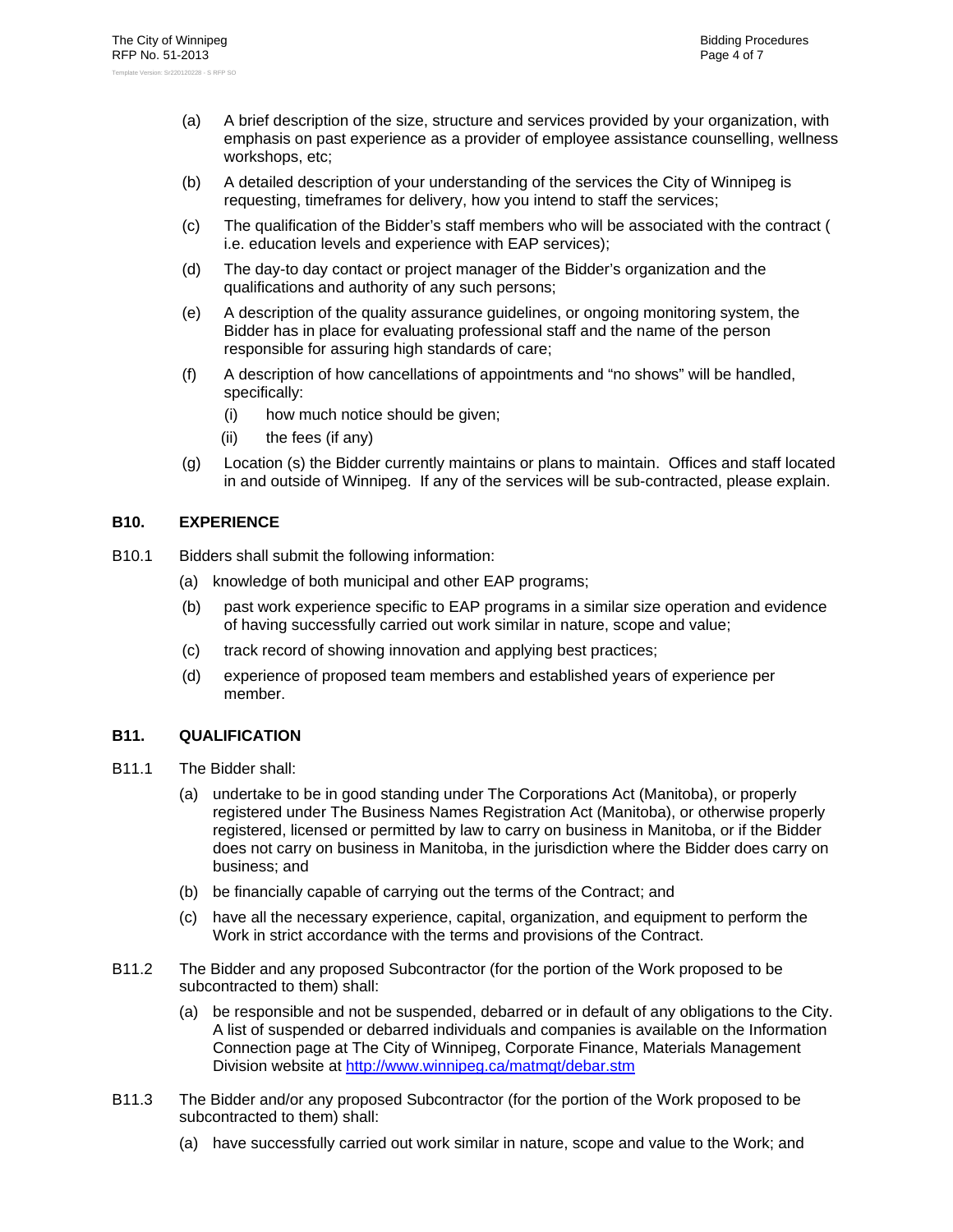- (b) be fully capable of performing the Work required to be in strict accordance with the terms and provisions of the Contract; and
- (c) have a written workplace safety and health program, if required, pursuant to The Workplace Safety and Health Act (Manitoba);
- B11.4 The Bidder shall submit, within three (3) Business Days of a request by the Contract Administrator, proof satisfactory to the Contract Administrator of the qualifications of the Bidder and of any proposed Subcontractor.
- B11.5 The Bidder shall provide, on the request of the Contract Administrator, full access to any of the Bidder's equipment and facilities to confirm, to the Contract Administrator's satisfaction, that the Bidder's equipment and facilities are adequate to perform the Work.

#### **B12. OPENING OF PROPOSALS AND RELEASE OF INFORMATION**

- B12.1 Proposals will not be opened publicly.
- B12.2 After award of Contract, the name(s) of the successful Bidder(s) and the Contract amount(s) will be available on the Closed Bid Opportunities (or Public/Posted Opening & Award Results) page at The City of Winnipeg, Corporate Finance, Materials Management Division website at http://www.winnipeg.ca/matmgt/
- B12.3 To the extent permitted, the City shall treat all Proposal Submissions as confidential, however the Bidder is advised that any information contained in any Proposal may be released if required by City policy or procedures, by The Freedom of Information and Protection of Privacy Act (Manitoba), by other authorities having jurisdiction, or by law.
- B12.4 Following the award of Contract, a Bidder will be provided with information related to the evaluation of his/her submission upon written request to the Contract Administrator.

#### **B13. IRREVOCABLE OFFER**

- B13.1 The Proposal(s) submitted by the Bidder shall be irrevocable for the time period specified in Paragraph 10 of Form A: Proposal.
- B13.2 The acceptance by the City of any Proposal shall not release the Proposals of the other responsive Bidders and these Bidders shall be bound by their offers on such Work until a Contract for the Work has been duly executed and the performance security furnished as herein provided, but any offer shall be deemed to have lapsed unless accepted within the time period specified in Paragraph 10 of Form A: Proposal.

#### **B14. WITHDRAWAL OF OFFERS**

- B14.1 A Bidder may withdraw his/her Proposal without penalty by giving written notice to the Manager of Materials at any time prior to the Submission Deadline.
- B14.1.1 The time and date of receipt of any notice withdrawing a Proposal shall be the time and date of receipt as determined by the Manager of Materials.
- B14.1.2 The City will assume that any one of the contact persons named in Paragraph 3 of Form A: Proposal or the Bidder's authorized representatives named in Paragraph 11 of Form A: Proposal, and only such person, has authority to give notice of withdrawal.
- B14.1.3 If a Bidder gives notice of withdrawal prior to the Submission Deadline, the Manager of Materials will:
	- (a) retain the Proposal until after the Submission Deadline has elapsed;
	- (b) open the Proposal to identify the contact person named in Paragraph 3 of Form A: Proposal and the Bidder's authorized representatives named in Paragraph 11 of Form A: Proposal; and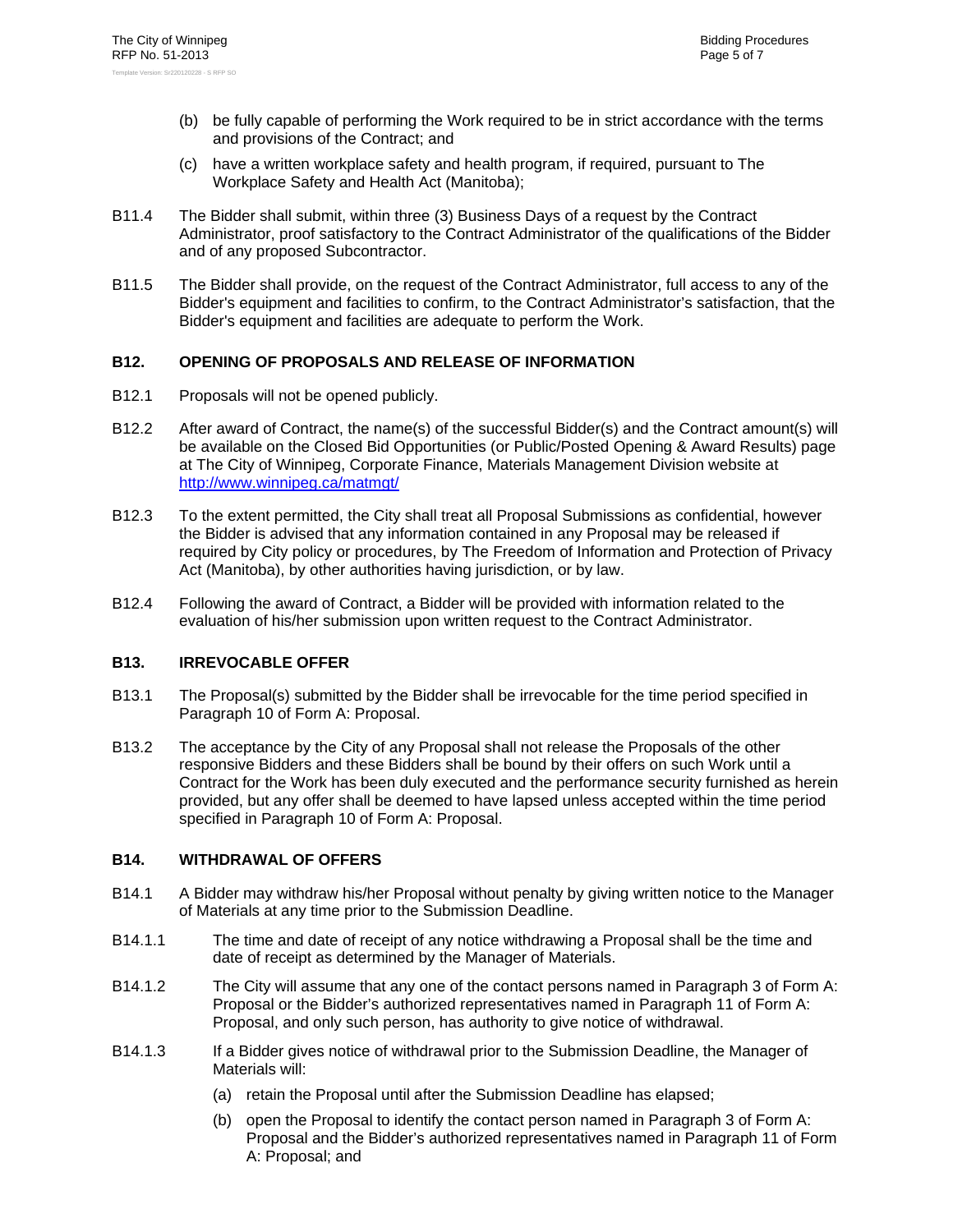- (c) if the notice has been given by any one of the persons specified in B14.1.3(b), declare the Proposal withdrawn.
- B14.2 A Bidder who withdraws his/her Proposal after the Submission Deadline but before his/her offer has been released or has lapsed as provided for in B13.2 shall be liable for such damages as are imposed upon the Bidder by law and subject to such sanctions as the Chief Administrative Officer considers appropriate in the circumstances. The City, in such event, shall be entitled to all rights and remedies available to it at law.

#### **B15. INTERVIEWS**

B15.1 The Contract Administrator may, in his/her sole discretion, interview Bidders during the evaluation process.

#### **B16. NEGOTIATIONS**

- B16.1 The City reserves the right to negotiate details of the Contract with any Bidder. Bidders are advised to present their best offer, not a starting point for negotiations in their Proposal Submission.
- B16.2 The City may negotiate with the Bidders submitting, in the City's opinion, the most advantageous Proposals. The City may enter into negotiations with one or more Bidders without being obligated to offer the same opportunity to any other Bidders. Negotiations may be concurrent and will involve each Bidder individually. The City shall incur no liability to any Bidder as a result of such negotiations.
- B16.3 If, in the course of negotiations pursuant to B16.2 or otherwise, the Bidder amends or modifies a Proposal after the Submission Deadline, the City may consider the amended Proposal as an alternative to the Proposal already submitted without releasing the Bidder from the Proposal as originally submitted.

#### **B17. EVALUATION OF PROPOSALS**

- B17.1 Award of the Contract shall be based on the following evaluation criteria:
	- (a) compliance by the Bidder with the requirements of the Request for Proposal or acceptable deviation therefrom:

|     | mandatory requirements<br>(i)                                                | (pass/fail); |
|-----|------------------------------------------------------------------------------|--------------|
| (b) | qualifications of the Bidder and the Subcontractors, if any, pursuant to B9: |              |
|     | mandatory qualifications<br>(i)                                              | (pass/fail); |
| (c) | <b>Total Bid Price</b>                                                       | $40\%$ :     |
| (d) | Proposed Approach                                                            | 30%          |
| (e) | Experience                                                                   | 30%          |

- B17.2 Further to B17.1(a), the Award Authority may reject a Proposal as being non-responsive if the Proposal is incomplete, obscure or conditional, or contains additions, deletions, alterations or other irregularities. The Award Authority may reject all or any part of any Proposal, or waive technical requirements or minor informalities or irregularities if the interests of the City so require.
- B17.3 Further to B17.1(b), the Award Authority shall reject any Proposal submitted by a Bidder who does not demonstrate, in his/her Proposal or in other information required to be submitted, that he/she is responsible and qualified.
- B17.4 Further to B17.1(c), the Total Bid Price shall be the sum of the quantities multiplied by the unit prices for each item shown on Form B: Prices.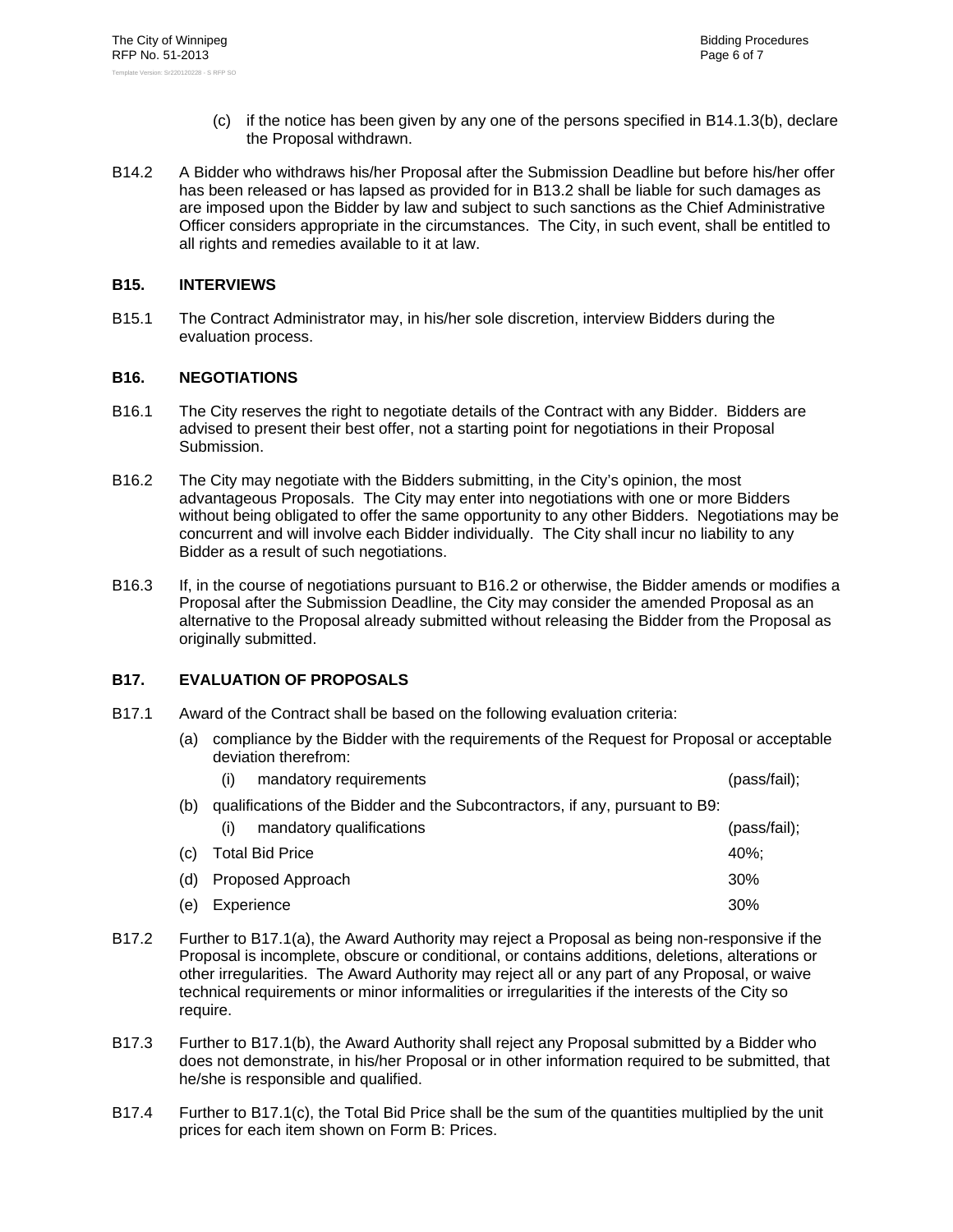- B17.4.1 If there is any discrepancy between the Total Bid Price written in figures, the Total Bid Price written in words and the sum of the quantities multiplied by the unit prices for each item, the sum of the quantities multiplied by the unit prices for each item shall take precedence.
- B17.4.2 Further to B17.1(a), in the event that a unit price is not provided on Form B: Prices, the City will determine the unit price by dividing the Amount (extended price) by the approximate quantity, for the purposes of evaluation and payment.
- B17.5 Further to B17.1(d), the Proposed Approach shall be evaluated considering the information submitted in response to B9.
- B17.6 Further to B17.1(e), Experience shall be evaluated considering the information submitted in response to B10.
- B17.7 Reference checks to confirm information provided may not be restricted to only those submitted by the Bidder, and may include organizations representing Persons, known to have done business with the Bidder.
- B17.8 This Contract will be awarded as a whole. The City may choose to award Part Two if it is in the City's best interest.
- B17.9 If, in the sole opinion of the City, a Proposal does not achieve a pass rating for B17.1(a) and B17.1(b), the Proposal will be determined to be non-responsive and will not be further evaluated.

#### **B18. AWARD OF CONTRACT**

- B18.1 The City will give notice of the award of the Contract, or will give notice that no award will be made.
- B18.2 The City will have no obligation to award a Contract to a Bidder, even though one or all of the Bidders are determined to be responsible and qualified, and the Proposals are determined to be responsive.
- B18.2.1 Without limiting the generality of B18.2, the City will have no obligation to award a Contract where:
	- (a) the prices exceed the available City funds for the Work;
	- (b) the prices are materially in excess of the prices received for similar work in the past;
	- (c) the prices are materially in excess of the City's cost to perform the Work, or a significant portion thereof, with its own forces;
	- (d) only one Proposal is received; or
	- (e) in the judgment of the Award Authority, the interests of the City would best be served by not awarding a Contract.
- B18.3 Where an award of Contract is made by the City, the award shall be made to the responsible and qualified Bidder submitting the most advantageous offer.
- B18.3.1 Following the award of contract, a Bidder will be provided with information related to the evaluation of his/her Proposal upon written request to the Contract Administrator.
- B18.4 Notwithstanding Paragraph 6 of Form A; Proposal, the City will issue a purchase order to the successful Bidder in lieu of the execution of a Contract.
- B18.5 The Contract Documents in their entirety shall be deemed to be incorporated in and to form a part of the purchase order notwithstanding that they are not necessarily attached to or accompany said purchase order.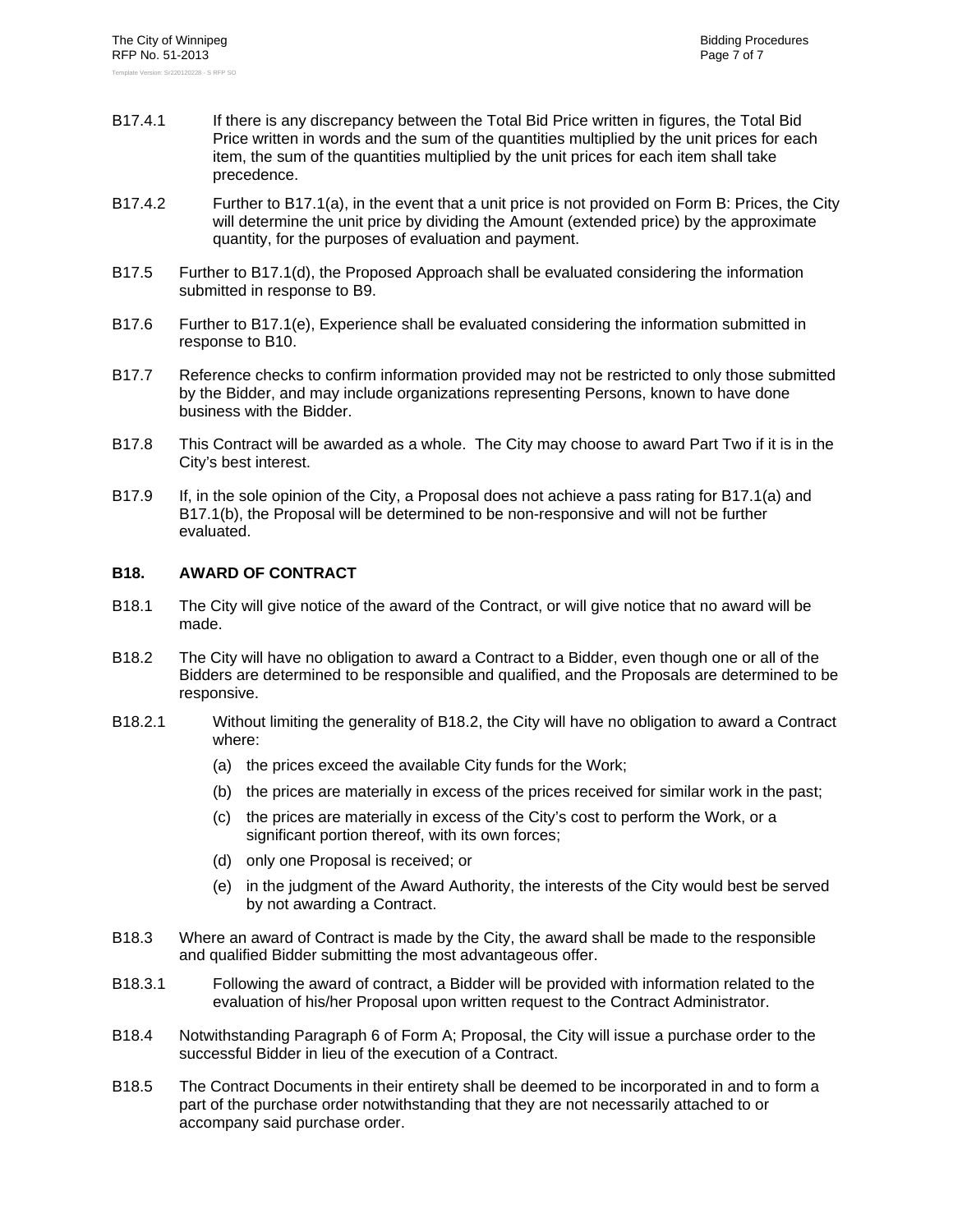# **PART C - GENERAL CONDITIONS**

#### **C20. GENERAL CONDITIONS**

C20.1 These General Conditions are applicable to the Work of the Contract.

#### **C21. DEFAULT AND TERMINATION**

- C21.1 The Contractor is in breach of or in default under this Contract if, at any time:
	- (a) any representation or warranty made by the Contractor is false or misleading in any material respect; or
	- (b) the City is reasonably of the opinion that:
		- (i) the Contractor is not carrying out the Services in a manner acceptable to the City or in accordance with the terms and conditions of this Contract; or
		- (ii) the Contractor has failed to comply with, any of its material obligations or undertakings under this Contract; and
		- (iii) the Contractor, on receiving notice in writing from the City of the breach, default or failure, has failed to remedy the breach, default or failure to the satisfaction of the City within five (5) days of receiving the notice, or in the event the breach, default or failure is such that it cannot be remedied within five (5) days, has failed to provide to the City within five (5) days of receiving the notice a plan, acceptable to the City, for remedying the breach, default or failure within a reasonable period of time; or
	- (c) if any receiver or interim receiver, trustee or liquidator of all or substantially all of the Contractor's property is appointed; or if the Contractor makes an assignment for the benefit of its creditors or makes any assignment or has a receiving order made against it under the *Bankruptcy and Insolvency Act (Canada)*; or becomes bankrupt or insolvent or makes application for relief under the provisions of any statute now or hereafter in force concerning bankrupt or insolvent debtors; or takes any action whatever, legislative or otherwise, with a view to winding-up, dissolution or liquidation of the Contractor.
- C21.2 If the Contractor is in breach of or in default under this Contract, the City may do or require one or more of the following:
	- (a) suspend or withhold any payments due, or any part thereof, until the Contractor has remedied the breach, default or failure to the satisfaction of the City;
	- (b) where the breach, default or failure is not remedied or is not capable of being remedied, terminate this Contract and any financial obligation of the City hereunder by giving notice in writing;
	- (c) where the breach, default or failure is one described above, terminate this Contract and any financial obligation of the City hereunder by giving notice in writing.
- C21.3 Upon notice of termination of this Contract being provided, the Contractor shall deliver to the City all reports, lists and other data and information and material utilized, collected, compiled, drawn or produced in connection with this Contract which are in its possession or under its control.
- C21.4 Upon notice of termination of this Contract being provided, and upon receipt of a final statement for Services rendered, the City will pay to the Contractor such amounts as the Contractor may be entitled to receive under this Contract as a payment for Services properly rendered under this Contract up to the date of the notice. The City may set off against such payment any amounts owing to it by the Contractor.

#### **C22. INDEMNITY**

C22.1 The Contractor shall indemnify and save harmless the City from and against all claims, losses, costs, damages, suits, proceedings, or actions arising directly or indirectly out of or related to the Contractor's activities in executing the Services including the Contractor's omissions,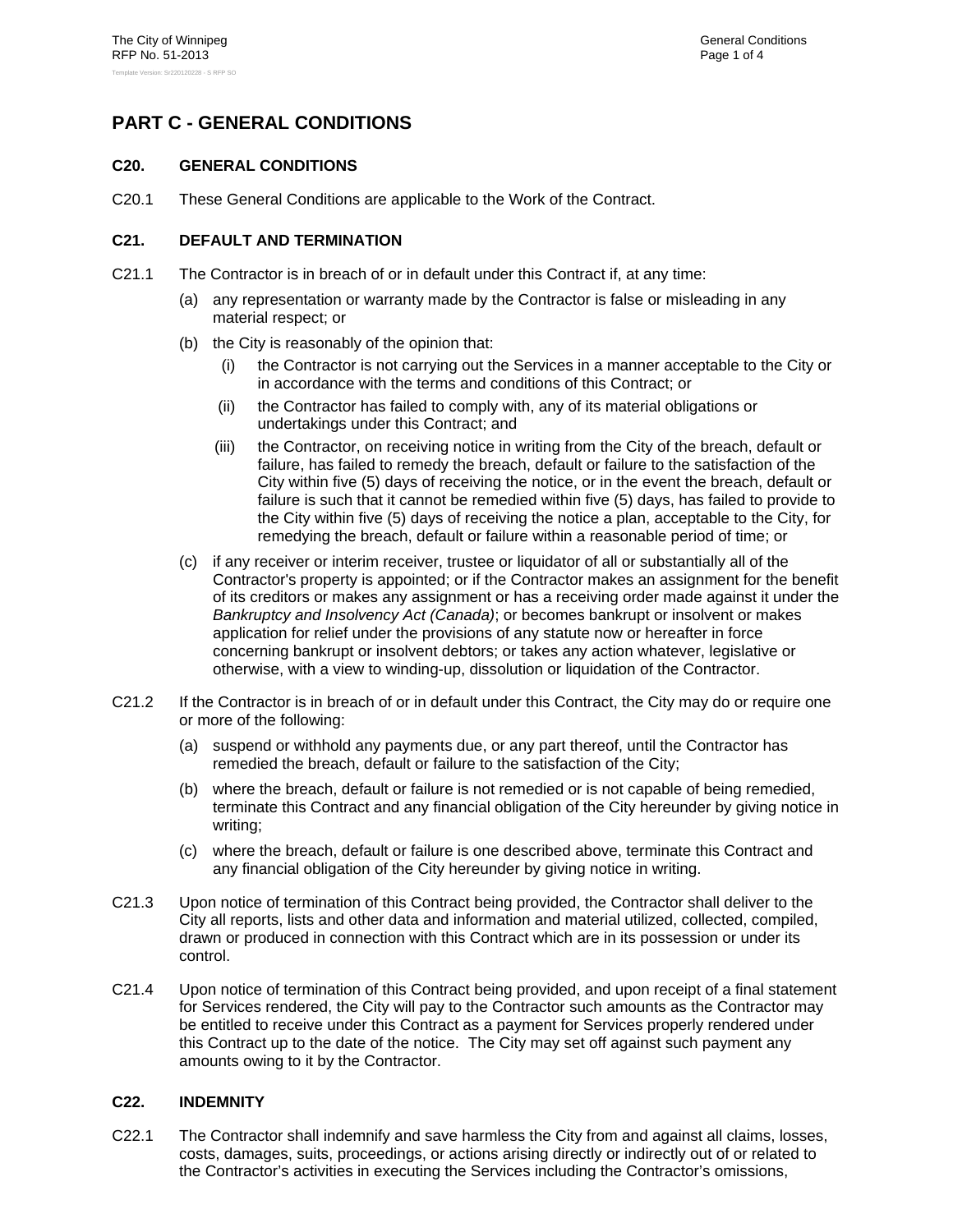negligence, improper acts or delays in executing the Services, for an amount equivalent to the Contract value.

- C22.2 The City may settle any such claim, suit or lien and charge the Contractor with the amount paid or to be paid in effecting a settlement or which may be adjudged due by the City.
- C22.3 The Contractor shall pay to the City the value of all legal services and disbursements required to defend it against any claim arising out of the Contract and in computing the value of such services no regard shall be had to the fact that the same may have been performed by a salaried employee of the City.
- C22.4 The Contractor shall pay to the City all costs taxed against the Contractor in any litigation between the Contractor and the City arising out of the Contract.

#### **C23. DECLARATION OF NO CONFLICT**

- C23.1 The Contractor hereby declares that this Contract is entered into in good faith on the part of the Contractor, that no member of City Council, administrative or financial officer, director or any other officer of the City has any pecuniary interest, direct or indirect, in this Contract or any other contract or part of a contract, or commission made pursuant to this Contract or to any benefit to arise there from, and agrees that it shall forfeit all claims for payment or otherwise under this Contract if any member of City Council, administrative or financial officer, director or any other officer of the City is at any time interested therein or if any interest therein is given or agreed to be given to it and as well shall refund to the City any monies paid to the Contractor by the City under this Contract.
- C23.2 The Contractor declares that it has not participated in any collusive scheme or combine in connection with the Proposal or this Contract and agrees that it shall forfeit all claims for payment or otherwise under this Contract if it should ever be established that this declaration is false and as well shall refund to the City any monies paid to the Contractor by the City under this Contract.

#### **C24. INFORMATION AND REPORTS**

C24.1 The Contractor shall, at such time and in such form as the City may require, furnish such periodic reports concerning the status of the Services, such statements, certificates, approvals and copies of proposed and executed plans and claims and other information relative to the Services as may be requested by the City. The Contractor shall furnish the City, upon request, with copies of all documents and other materials prepared or developed in relation with or as part of the Services.

#### **C25. MODIFICATION OF CONTRACT**

C25.1 This Contract may be modified by the parties hereto only by a written supplemental agreement executed by both parties.

#### **C26. ASSIGNMENT**

C26.1 The Contractor shall not voluntarily or by operation of law assign or otherwise transfer the obligations incurred on its part pursuant to the terms of this Contract without the prior written consent of the City. Any attempted assignment or transfer by the Contractor of its obligations without such consent shall be wholly void.

#### **C27. CITY NOT OBLIGATED TO THIRD PARTIES**

C27.1 The City shall not be obligated or liable hereunder to any party other than the Contractor.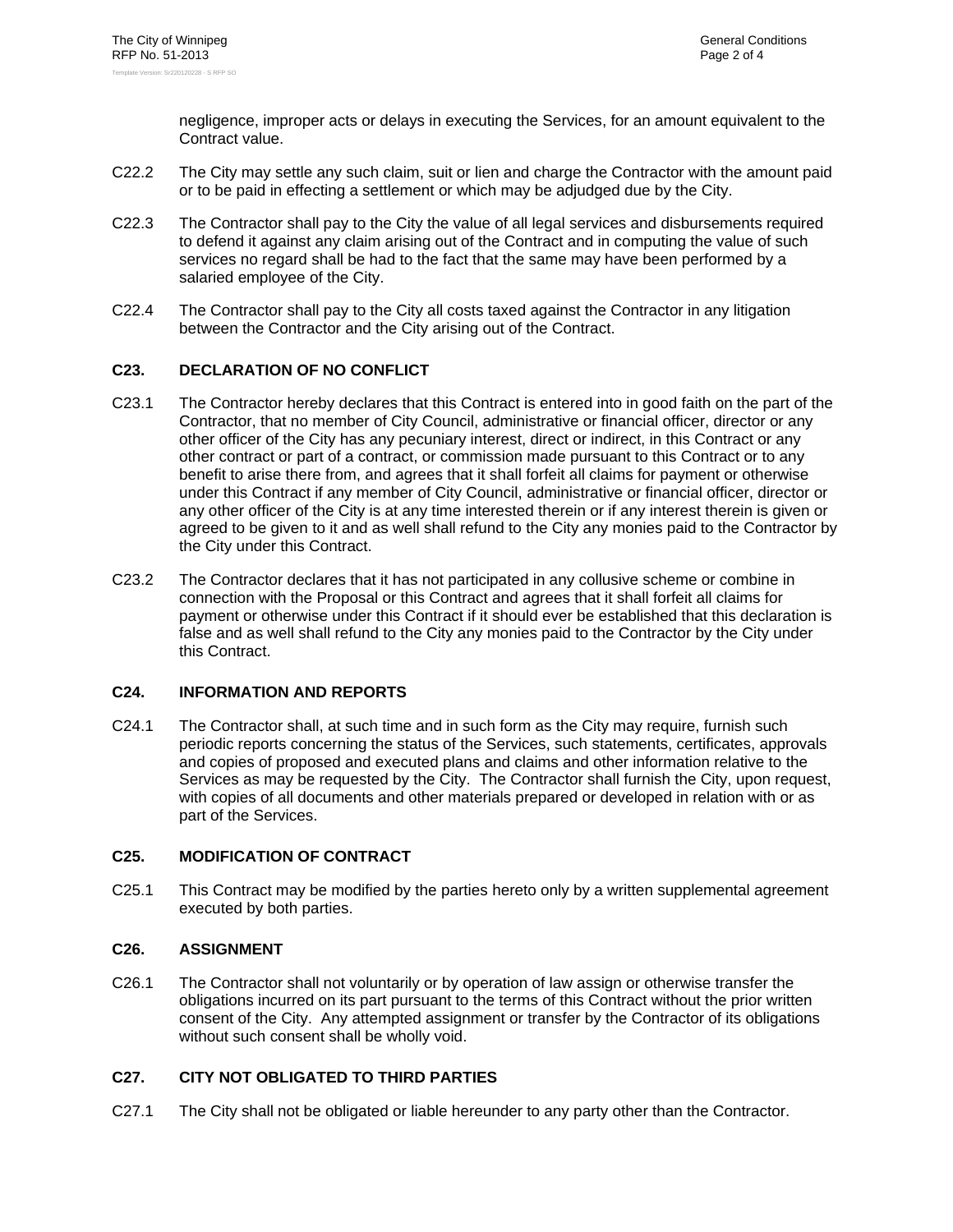#### **C28. WHEN RIGHTS AND REMEDIES NOT WAIVED**

- C28.1 In no event shall the making by the City of any payment to the Contractor constitute or be construed as a waiver by the City of any breach of covenant, or any default which may then exist, on the part of the Contractor and the making of any such payment by the City while any such breach or default exists shall in no way impair or prejudice any right or remedy available to the City in respect of such breach or default.
- C28.2 The waiver by either party of any breach of any provision of this Contract shall not operate or be construed as a waiver of any subsequent breach.

#### **C29. DEFINITIONS**

- C29.1 Where used in this Request for Proposal:
	- (a) "**Award Authority**" means the authority having the jurisdiction to award the Contract according to the City's by-laws, policies or procedures;
	- (b) "**Bidder**" means any person submitting a Proposal for the Work;
	- (c) "**Business Day**" means any Calendar Day, other than a Saturday, Sunday, or a statutory or civic holiday;
	- (d) "**City**" means The City of Winnipeg as continued under The City of Winnipeg Charter, Statutes of Manitoba 2002, c. 39, and any subsequent amendments thereto;
	- (e) "**Contract**" means the combined documents consisting of either:
		- (i) the agreement forwarded to the Contractor and all schedules thereto (consisting of the Request for Proposal and any documents (and Drawings) referred to and incorporated therein) together with the Proposal and any submissions required to be made by the Contractor after award, and all amendments to the foregoing; or
		- (ii) the Purchase Order prepared and forwarded to the Contractor which shall be deemed to include the Request for Proposal and any documents (and Drawings) referred to and incorporated therein, together with the Proposal and any submissions required to be made by the Contractor after award and all amendments to the foregoing.
	- (f) "**Contract Administrator**" means the person designated as such in the Supplemental Conditions;
	- (g) "**Contract Price**" means the price agreed upon for the Work and any adjustments thereto which may be required or agreed to pursuant to the Contract;
	- (h) "**Contractor**" or "**Consultant**" means the person undertaking the performance of the Work under the terms of the Contract;
	- (i) "**Council**" means the Council of The City of Winnipeg;
	- (j) "**Manager of Materials**" means the City employee holding that office or, if applicable, the successor to the authority or responsibility of such office;
	- (k) "**may**" indicates an allowable action or feature which will not be evaluated;
	- (l) "**must**" or "**shall**" indicates a mandatory requirement which will be evaluated on a pass/fail basis;
	- (m) "**Person**" means an individual, firm, partnership, association or corporation, or any combination thereof, and includes heirs, administrators, executors or legal representatives of a person;
	- (n) "**Proposal**" means the offer contained in the Proposal Submission;
	- (o) "**Proposal Submission**" means that portion of the Request for Proposal which must be completed or provided and submitted by the Submission Deadline in order to constitute a responsive Proposal;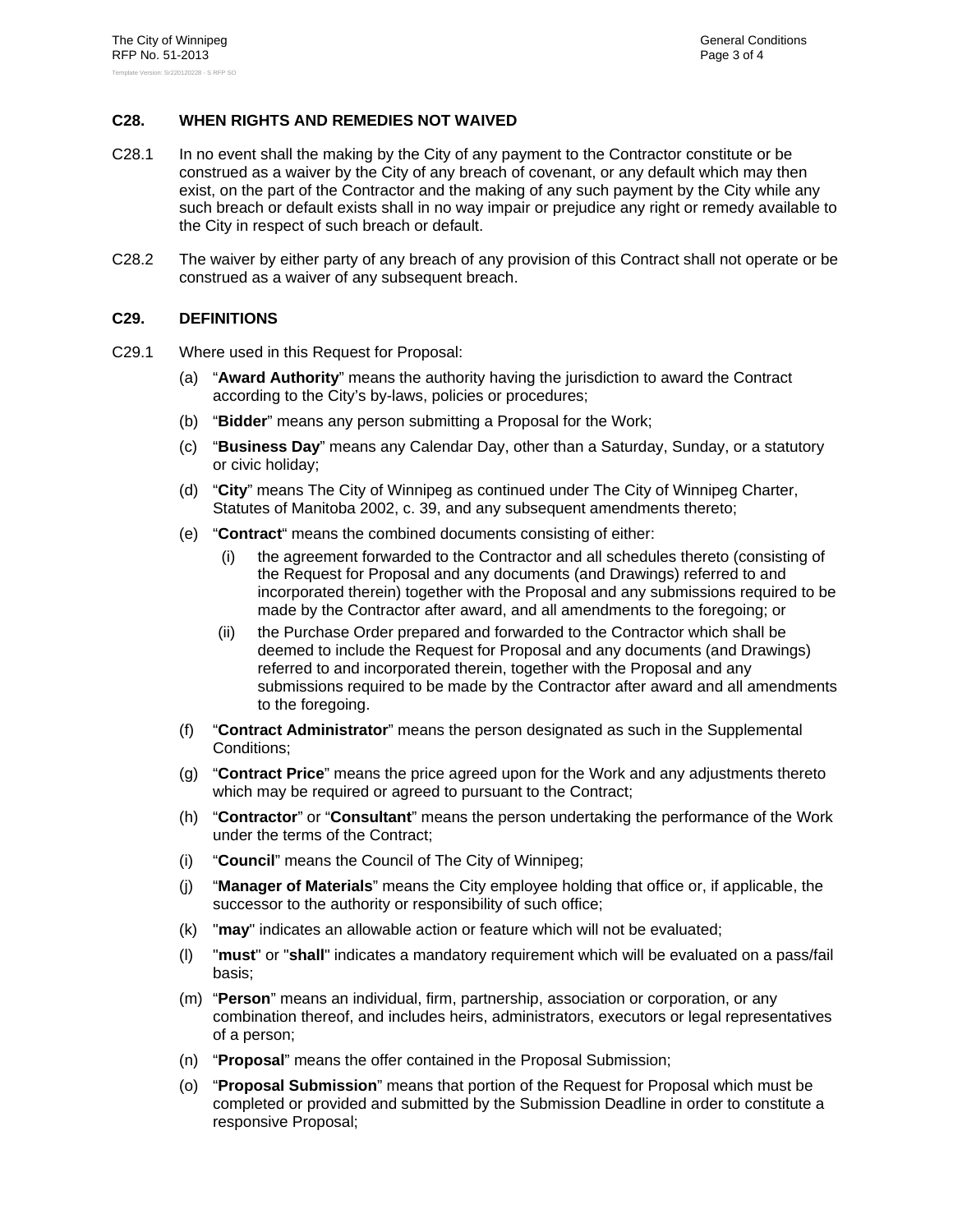- (p) "**Request for Proposal**" means the Proposal Submission, the Bidding Procedures, the Supplemental Conditions, the Specifications (where applicable), the Drawings (where applicable) and all addenda;
- (q) "**should**" indicates a desirable action or feature which will be evaluated on a relative scale;
- (r) "**Site**" means the lands and other places, including structures, on, under, in or through which the Work is to be performed but does not include a Contractor's Facility;
- (s) "**Subcontractor**" means a person contracting with the Contractor for the performance of a part or parts of the Work and includes a Subcontractor's subcontractor;
- (t) "**Submission Deadline**" means the time and date set out in the Bidding Procedures for final receipt of Bids;
- (u) "**Supplemental Conditions**" means the portion of the Request for Proposal by that name which sets out terms and conditions specific to the Contract.
- (v) "**Total Performance**" means that the entire Work has been performed in accordance with the Contract;
- (w) "**Work**" means the carrying out and the doing of all things, whether of a temporary or permanent nature, that are to be done by the Contractor pursuant to the Contract.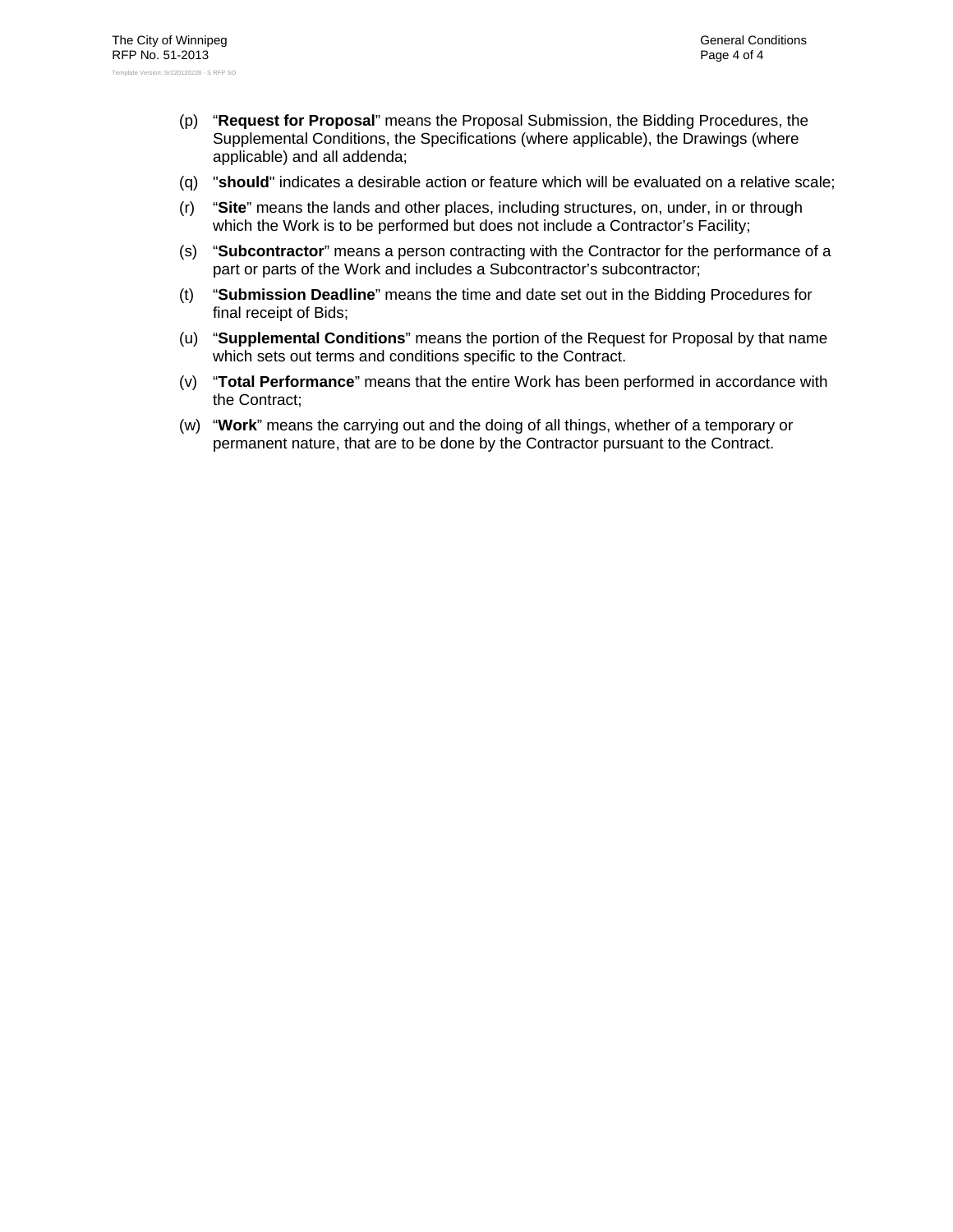## **PART D - SUPPLEMENTAL CONDITIONS**

#### **GENERAL**

#### **D1. GENERAL CONDITIONS**

D1.1 In addition to the *General Conditions for Supply of Services*, these Supplemental Conditions are applicable to the Work of the Contract.

#### **D2. SCOPE OF WORK**

- D2.1 The Work to be done under the Contract shall consist of structured and confidential EAP Services to the City of Winnipeg for the period from award of contract to May 5, 2018 with the option of one (1) mutually agreed upon five (5) year extension.
- D2.1.1 The City may negotiate the extension option with the Contractor within sixty (60) Calendar Days prior to the expiry date of the Contract. The City shall incur no liability to the Contractor as a result of such negotiations.
- D2.1.2 Changes resulting from such negotiations shall become effective on May 6 of the respective year. Changes to the Contract shall not be implemented by the Contractor without written approval by the Contract Administrator.
- D2.2 The purpose of the EAP service is to provide the approximately seven thousand two hundred (7200) employees (excluding Winnipeg Police Service) and their immediate family members (dependents) with short term, confidential counselling and referral for long term assistance.

#### **Part I**

- (a) Confidential, voluntary, in-person assessment and short term counselling in a professional clinic setting for employees and their immediate family members.
- (b) The Contractor will provide counselling for problems related, but not limited to: stress; family; work; grief; tobacco, alcohol and drugs; gambling; marriage and divorce; depression; mental health; parent-child relationship; child/spouse abuse; and aging.
- (c) The counselling sessions will be offered/structured as follows:
	- (i) Ability to accommodate any new clients' requests for an appointment within five (5) Calendar Days. This time period may be extended at the discretion of the City's Contract Administrator.
	- (ii) A maximum annual number of sessions per employee or family member will be ten (10) sessions per a twelve (12) month period; this will be communicated to the client by the Contractor during the first session;
	- (iii) The Contractor will provide specialized addiction services in lieu of the 10 sessions in a 12 month period. This will consist of:
		- 1. individual assessment;
		- 2. group treatment for up to ten (10) weeks;
		- 3. follow up group treatment for up to twelve (12) weeks;
	- (iv) The Contractor can apply to the Contract Administrator to extend the ten (10) session limit, subject to a maximum of an additional four (4) sessions.
- (d) Referrals to other resources will be made if more extensive counselling is needed or further counselling is needed, and the number of personal counselling sessions is exhausted. Any costs associated with a referral to other resources will be the responsibility of the employee/family member.
- (e) On-site critical incident stress debriefings (e.g. death at work). The Contractor shall respond within twenty-four (24) hours.
- (f) The Contractor shall provide a toll free number to the Contract Administrator where they may be reached.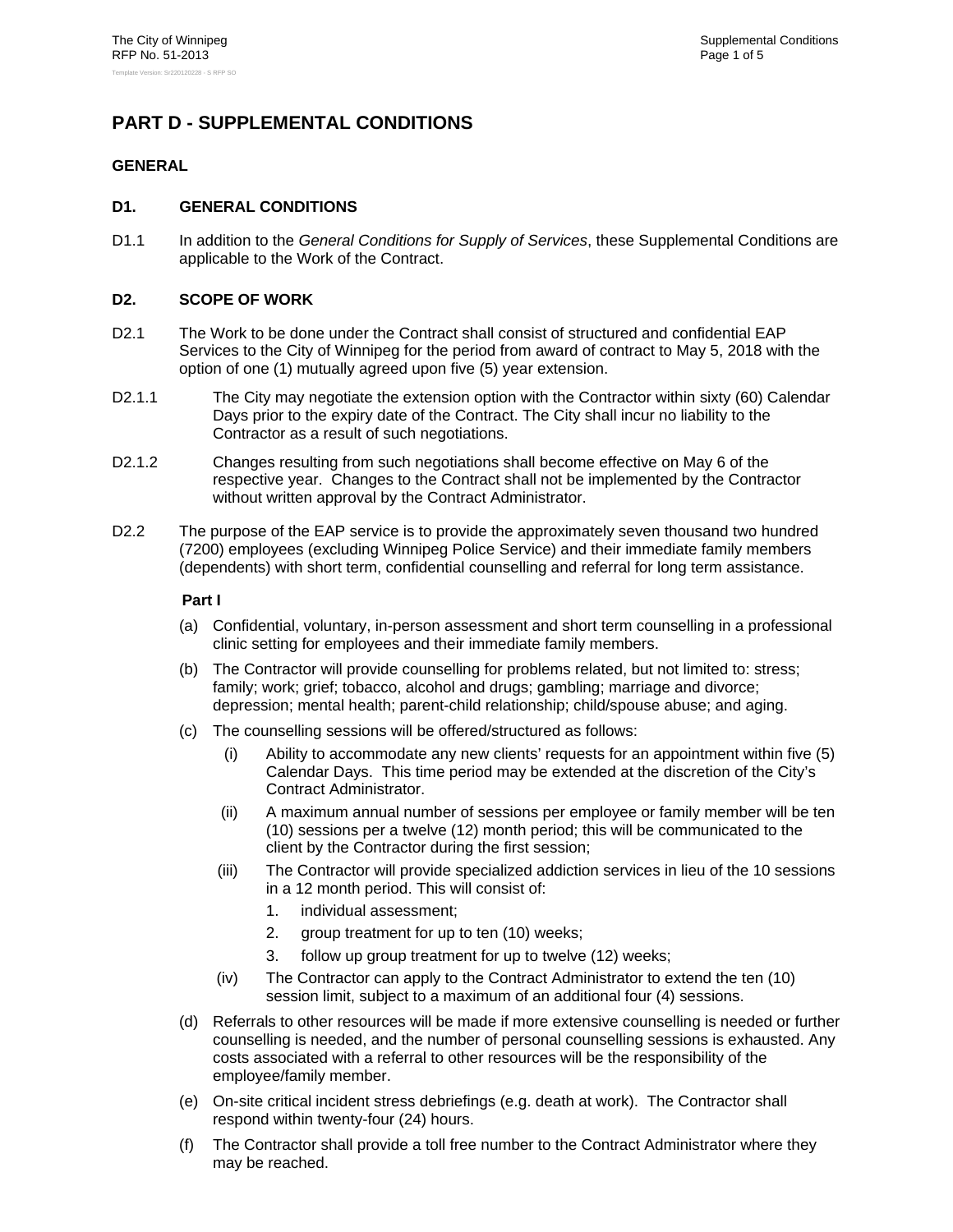- (g) The counselling information files shall remain confidential, subject to those exceptions as set out in applicable legislation.
- (h) Consultation to Management (which may be delivered by telephone);
	- (i) advice specifically for managers/supervisors in dealing with difficult situations.
- D2.3 The City may, at its option, add Part II to the Contract, which may consist of, but not be limited to:

**Part II** 

- D2.3.1 Wellness workshops (e.g. change management, stress management, anger management, Myers Briggs);
- D2.4 The Work shall be done on an "as required" basis during the term of the Contract.
- D2.4.1 The type and quantity of Work to be performed under this Contract shall be as authorized from time to time by the Contract Administrator and/or Users.
- D2.4.2 Subject to C7.2, the City shall have no obligation under the Contract to purchase any quantity of any item in excess of its actual operational requirements.
- D2.5 Notwithstanding D2.1, in the event that operational changes result in substantial changes to the requirements for Work, the City reserves the right to alter the type or quantity of work performed under this Contract, or to terminate the Contract, upon thirty (30) Calendar Days written notice by the Contract Administrator. In such an event, no claim may be made for damages on the ground of loss of anticipated profit on Work.

#### **D3. CONTRACT ADMINISTRATOR**

D3.1 The Contract Administrator is:

Jackie Halliburton Wellness & Diversity Coordinator, Corporate Support Services Department

Telephone No.: (204) 986-4603 Facsimile No.: (204) 944-3299 Email: jhaliburton@winnipeg.ca

D3.2 Bids Submissions must be submitted to the address in B6.6.

#### **D4. OWNERSHIP OF INFORMATION, CONFIDENTIALITY AND NON DISCLOSURE**

- D4.1 The Contract, all deliverables produced or developed, and information provided to or acquired by the Contractor are the property of the City and shall not be appropriated for the Contractors own use, or for the use of any third party.
- D4.2 The Contractor shall not make any public announcements or press releases regarding the Contract, without the prior written authorization of the Contract Administrator.
- D4.3 The following shall be confidential and shall not be disclosed by the Contractor to the media or any member of the public without the prior written authorization of the Contract Administrator;
	- (a) information provided to the Contractor by the City or acquired by the Contractor during the course of the Work;
	- (b) the Contract, all deliverables produced or developed; and
	- (c) any statement of fact or opinion regarding any aspect of the Contract.
- D4.4 A Contractor who violates any provision of D4 may be determined to be in breach of Contract.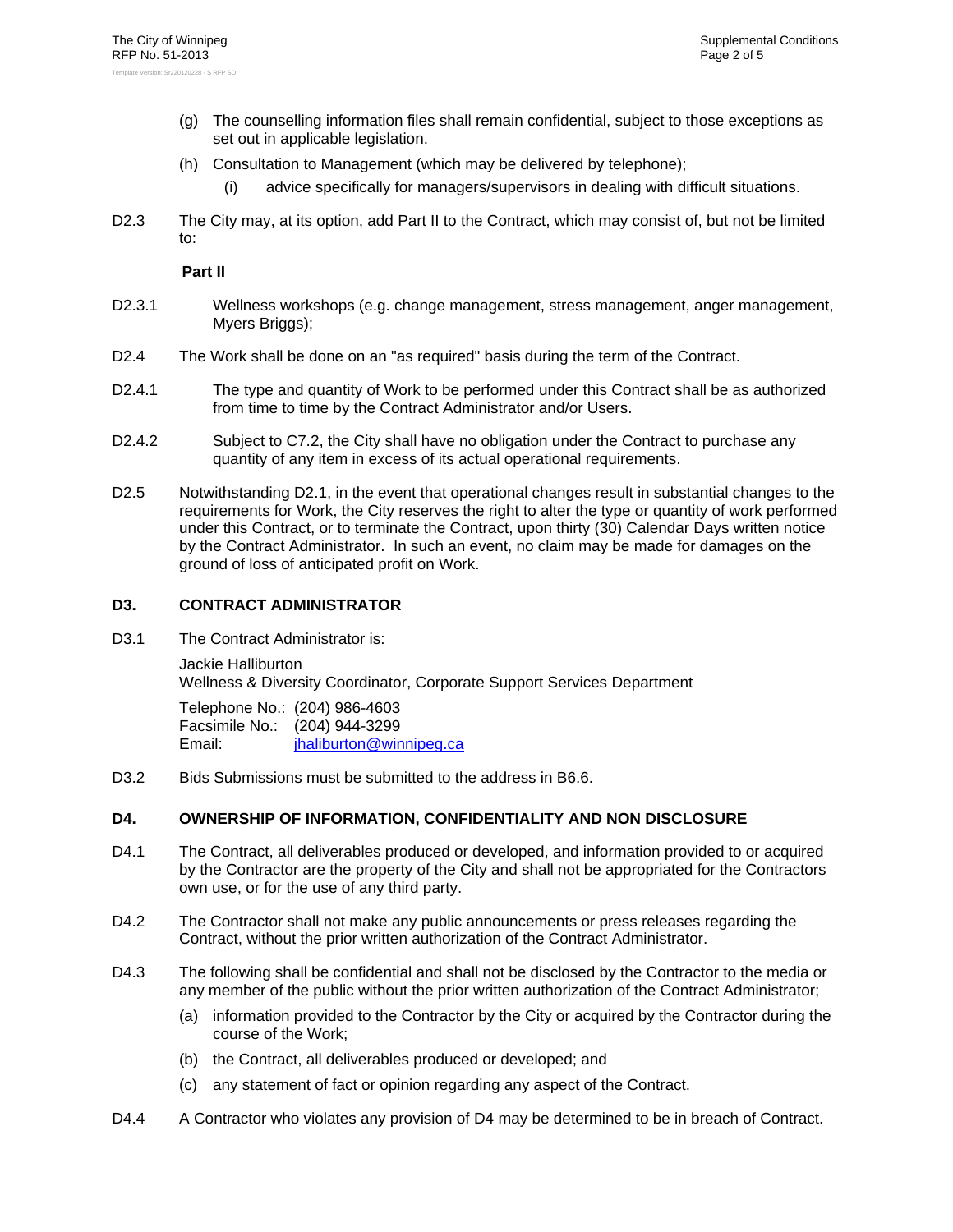#### **SUBMISSIONS**

#### **D5. AUTHORITY TO CARRY ON BUSINESS**

D5.1 The Contractor shall be in good standing under The Corporations Act (Manitoba), or properly registered under The Business Names Registration Act (Manitoba), or otherwise properly registered, licensed or permitted by law to carry on business in Manitoba, or if the Contractor does not carry on business in Manitoba, in the jurisdiction where the Contractor does carry on business, throughout the term of the Contract, and shall provide the Contract Administrator with evidence thereof upon request.

#### **D6. INSURANCE**

- D6.1 The Contractor shall provide and maintain the following insurance coverage:
	- (a) commercial general liability insurance, in the amount of at least five million dollars (\$5,000,000.00) inclusive, with The City of Winnipeg added as an additional insured, with a cross-liability clause, such liability policy to also contain contractual liability, unlicensed motor vehicle liability, non-owned automobile liability and products and completed operations, to remain in place at all times during the performance of the Work;
	- (b) if required, automobile liability insurance for owned automobiles used for or in connection with the Work in the amount of at least two million dollars (\$2,000,000.00) at all times during the performance of the Work and until the date of Total Performance.;
- D6.2 Deductibles shall be borne by the Contractor.
- D6.3 The Contractor shall provide the City Solicitor with a certificate(s) of insurance, in a form satisfactory to the City Solicitor, at least two (2) Business Days prior to the commencement of any Work.
- D6.4 The Contractor shall not cancel, materially alter, or cause each policy to lapse without providing at least thirty (30) Calendar Days prior written notice to the Contract Administrator.
- D6.5 The City shall have the right to alter the limits and/or coverages as reasonably required from time to time during the continuance of this agreement.

#### **CONTROL OF WORK**

#### **D7. COMMENCEMENT**

- D7.1 The Contractor shall not commence any Work until he/she is in receipt of a notice of award from the City authorizing the commencement of the Work.
- D7.2 The Contractor shall not commence any Work on the Site until:
	- (a) the Contract Administrator has confirmed receipt and approval of:
		- (i) evidence of authority to carry on business specified in D5;
		- (ii) evidence of the insurance specified in D6;
	- (b) the Contractor has attended a meeting with the Contract Administrator, or the Contract Administrator has waived the requirement for a meeting.
- D7.3 The Contractor shall not commence any Work until he is in receipt of a notice of award from the City authorizing the commencement of the Work.

#### **D8. RECORDS**

- D8.1 The Contractor shall keep detailed records of the services supplied under the Contract.
- D8.2 The Contractor shall record, as a minimum: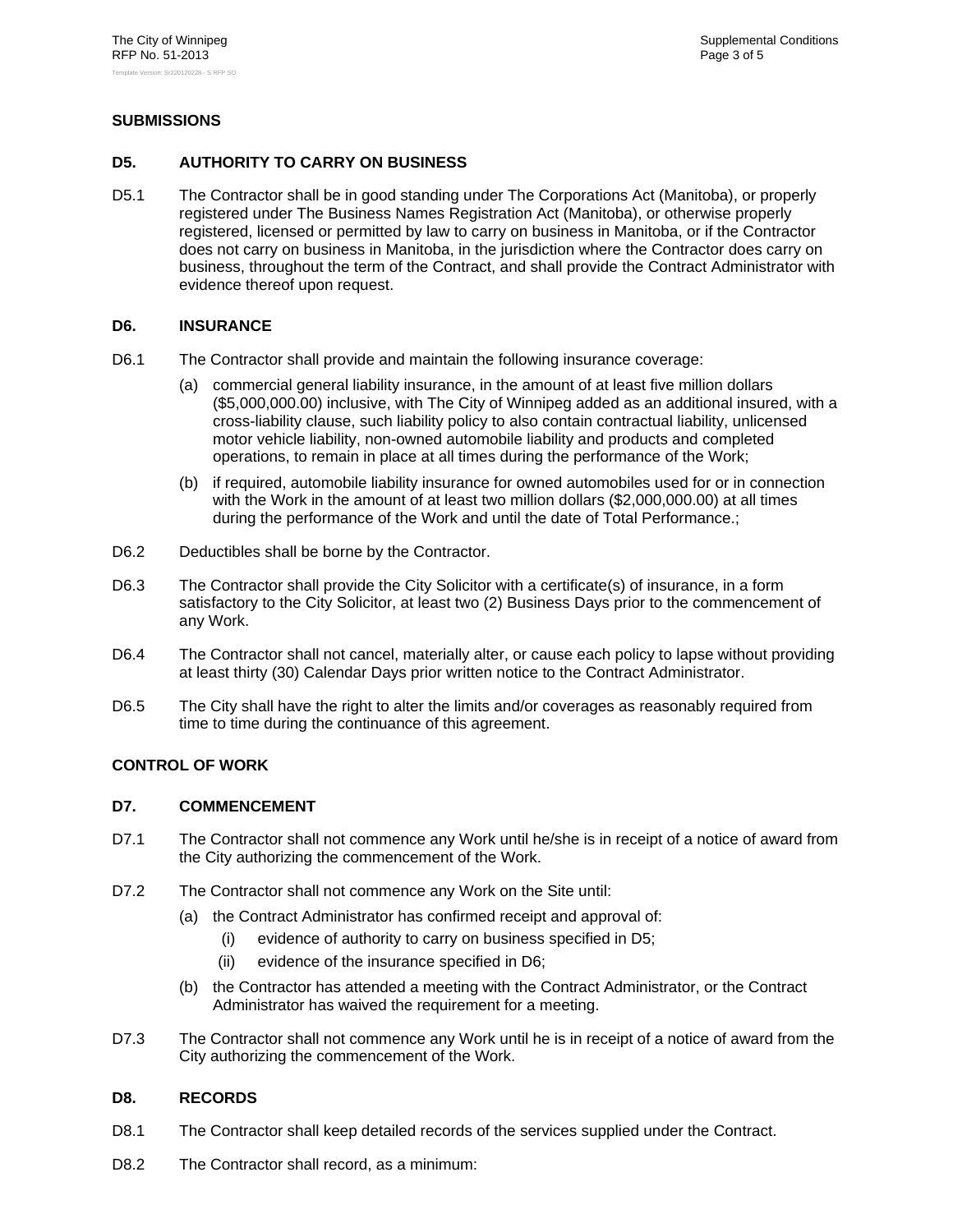- (a) number of sessions;
- (b) waiting time for first appointments;
- (c) number of clients by age and gender;
- (d) number of clients who are employees or family members; and
- (e) primary presenting problem using categories such as:
	- (i) work related;
	- (ii) personal/emotional;
	- (iii) marital;
	- (iv) family;
	- (v) critical incident;
	- (vi) addiction;
	- (vii) bereavement;
	- (viii) medical;
	- (ix) legal;
	- (x) financial.
- D8.3 The Contractor shall provide the Contract Administrator with a copy of the records on an annual basis covering the period of January 1 to December 31 of each year within twenty (20) Calendar Days of the year end.

#### **MEASUREMENT AND PAYMENT**

#### **D9. INVOICES**

D9.1 The Contractor shall submit monthly invoices for all service delivered during the previous calendar month to:

The City of Winnipeg Corporate Finance - Accounts Payable 4th Floor, Administration Building, 510 Main Street Winnipeg MB R3B 1B9

Facsimile No.: 204 949-0864 Email: CityWpgAP@winnipeg.ca

- D9.2 Invoices must clearly indicate, as a minimum:
	- (a) the City's purchase order number;
	- (b) date of delivery;
	- (c) type and quantity of work performed;
	- (d) the amount payable with GST and MRST shown as separate amounts; and
	- (e) the Contractor's GST registration number.
- D9.3 The City will bear no responsibility for delays in approval of invoices which are improperly submitted.
- D9.4 Bids Submissions must be submitted to the address in B6.6.

#### **D10. PAYMENT**

- D10.1 Fees shall be payable without deduction, including no deduction for income taxes, Canada Pension Plan or Employment Insurance premiums or contributions.
- D10.2 Payment shall be in Canadian funds net thirty (30) Calendar Days after receipt and approval of the Contractor's invoice.